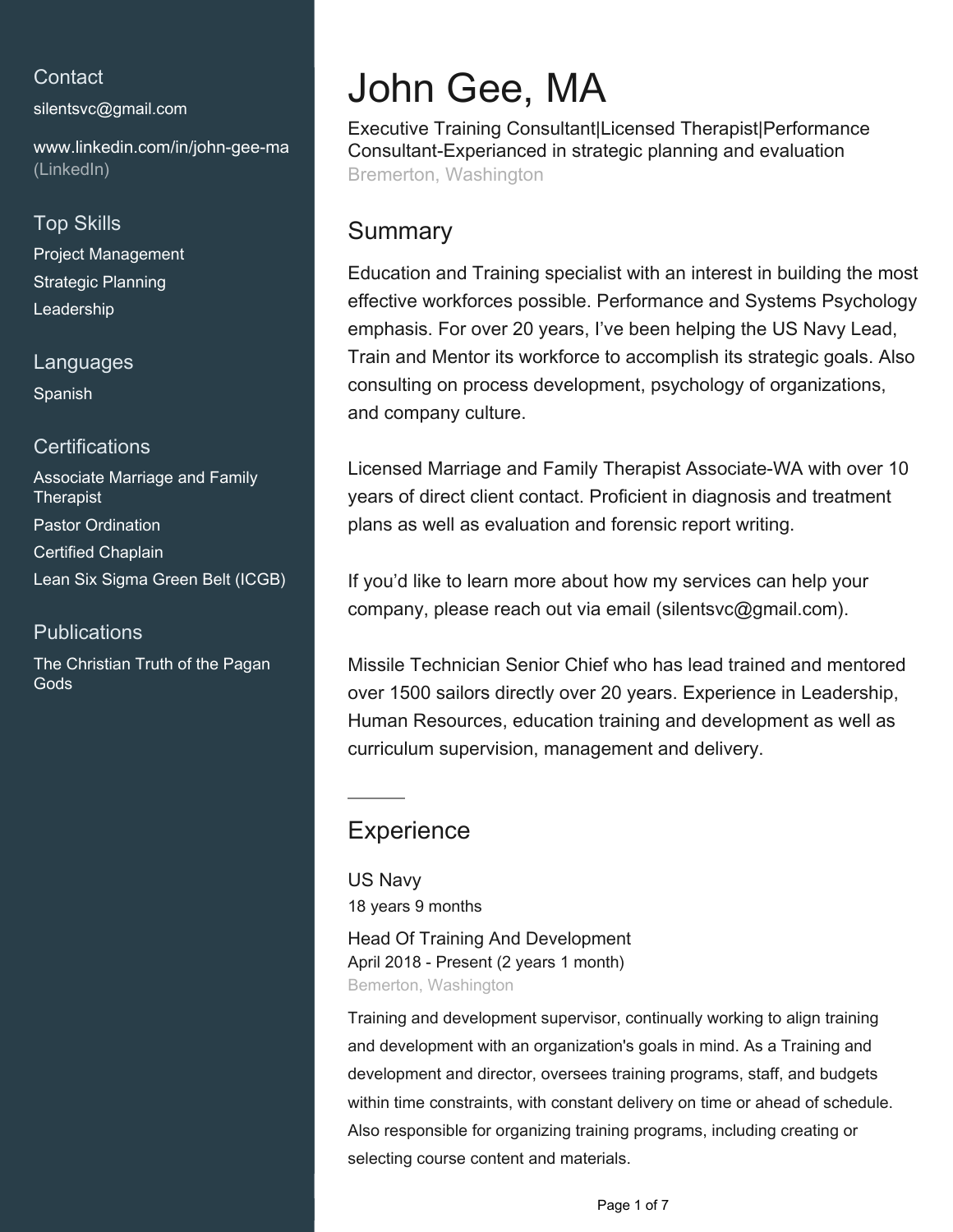Senior Chief Missile Technician April 2016 - Present (4 years 1 month) Silverdale, WA

Explosive Handling Wharf Chief Supervisor February 2013 - October 2016 (3 years 9 months) Strategic Weapons Facility Bangor Washington

The supervisor responsible for designing, developing, and implementing Learning & Development activities and fulfill the responsibilities of the explosive handling to support national defense interests. Assess current learning needs and design and deliver programs and solutions that help scale explosive handling across a diverse group of talented Naval professionals. Experienced Leader with an expertise in learning and development philosophy and the desire to truly innovate to ensure timely delivery of strategic products. Creates the strategy and provides learning and development expertise and leadership regarding the development and delivery of training for the organization, to include a framework for how to designate and ensure certifications for all explosive handling operations.

Provides strategic direction on the development and prioritization of all operations.

Develops comprehensive learning, development and implementation strategy that anticipates and prepares for future skill requirements including how personnel learn and how they conduct their work in the future. Providing executive leadership to a team of explosive specialists responsible for content development, content review, design, management, and administration for training needs across the organization. Serves as the key executive making decisions about what new solutions will be developed, both internally and externally. Leading broad functional and Enterprise projects. Often serves as an executive sponsor for projects. Empowers employees to feel ownership over their career and personal growth through impactful leadership, and programming.

#### Missile Technician First Class August 2008 - September 2013 (5 years 2 months)

The duties, technical and manual, performed by Missile Technicians include maintaining ballistic missiles and their launching systems, and maintaining related launching systems including high-pressure air and hydraulic systems.

MTs operate and maintain digital computers, and maintain operating efficiency of electrical distribution panels, switches, switchboards, controllers, voltage regulators, current transformers, rectifiers and voltage transformers within the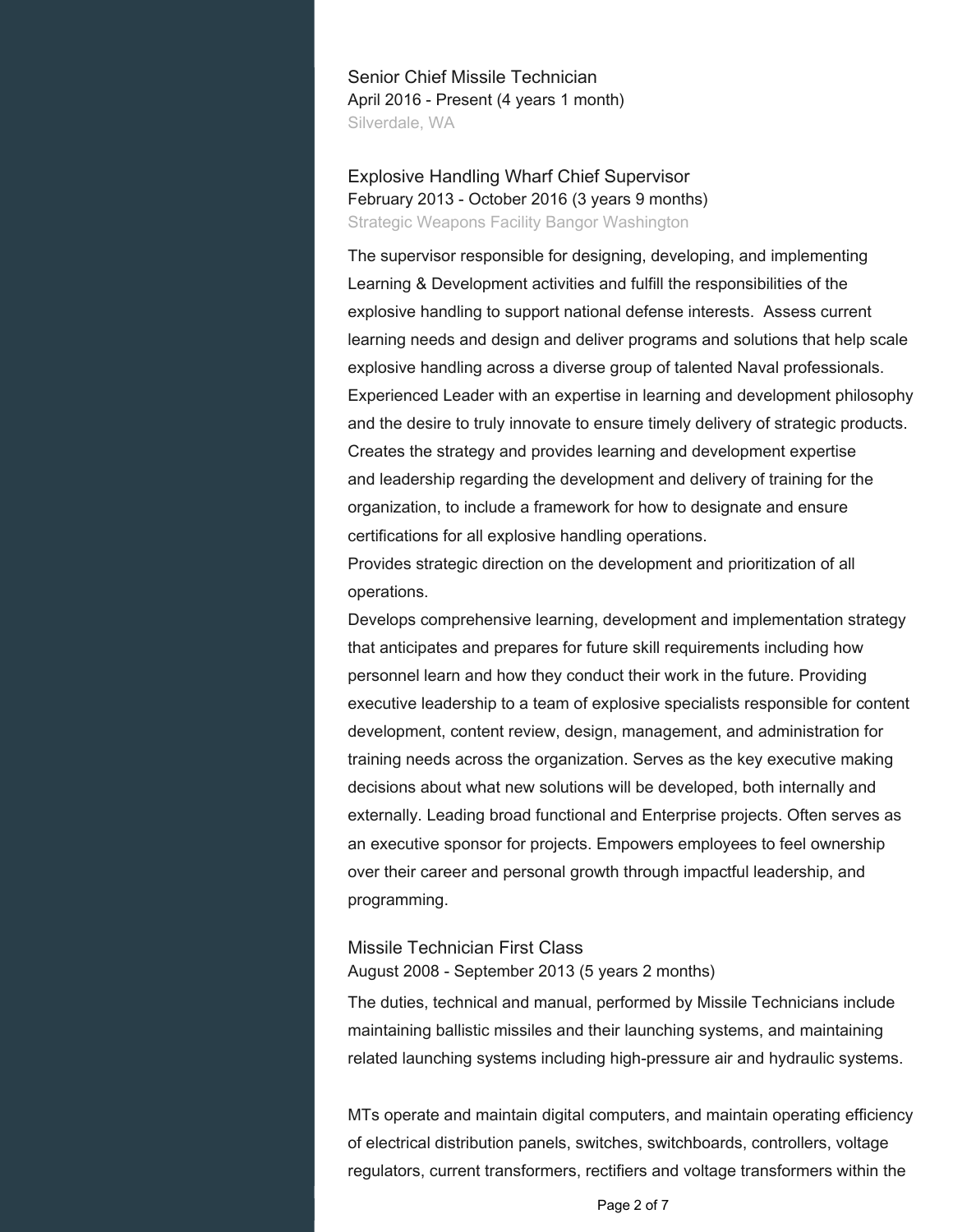fleet ballistic missile weapons systems. They test and repair ballistic guidance systems, and operate, maintain and adjust optical measuring equipment, test, align and adjust missiles and components, and repair missiles and related components.

Test, align, adjust, calibrate and repair support handling equipment, stow missiles and components, maintain logs and prepare reports. They provide security in missile launch spaces aboard submarines. MTs maintain and operate ballistic missile fire control systems and equipment for Trident submarines. They maintain control of classified material, and monitor and ensure security of weapons system components and material.

Leading Petty Officer Quality Assurance Inspector Diving Officer of the Watch Chief of The Watch Drug and Alcohol Program Advisor

Missile Technician 2nd Class March 2005 - June 2009 (4 years 4 months) Norfolk, Virginia Area

Quality Assurance Inspection, Training Lead, Loss Management Officer

Sergeant of the Guard October 2006 - August 2007 (11 months) Guantanamo Bay, Cuba

Safe, Fair and Impartial treatment of Detained Enemy Combatants

Missile Technician 3rd Class August 2001 - April 2005 (3 years 9 months) Groton, CT

Update, Maintain and repair TRIDENT I and II Missile Systems and Missile Support Systems Nuclear Weapons and Security Anti-Terrorism

The Christian and Missionary Alliance 12 years Lead Pastor January 2019 - Present (1 year 4 months) Chico Alliance Church- Bremerton, WA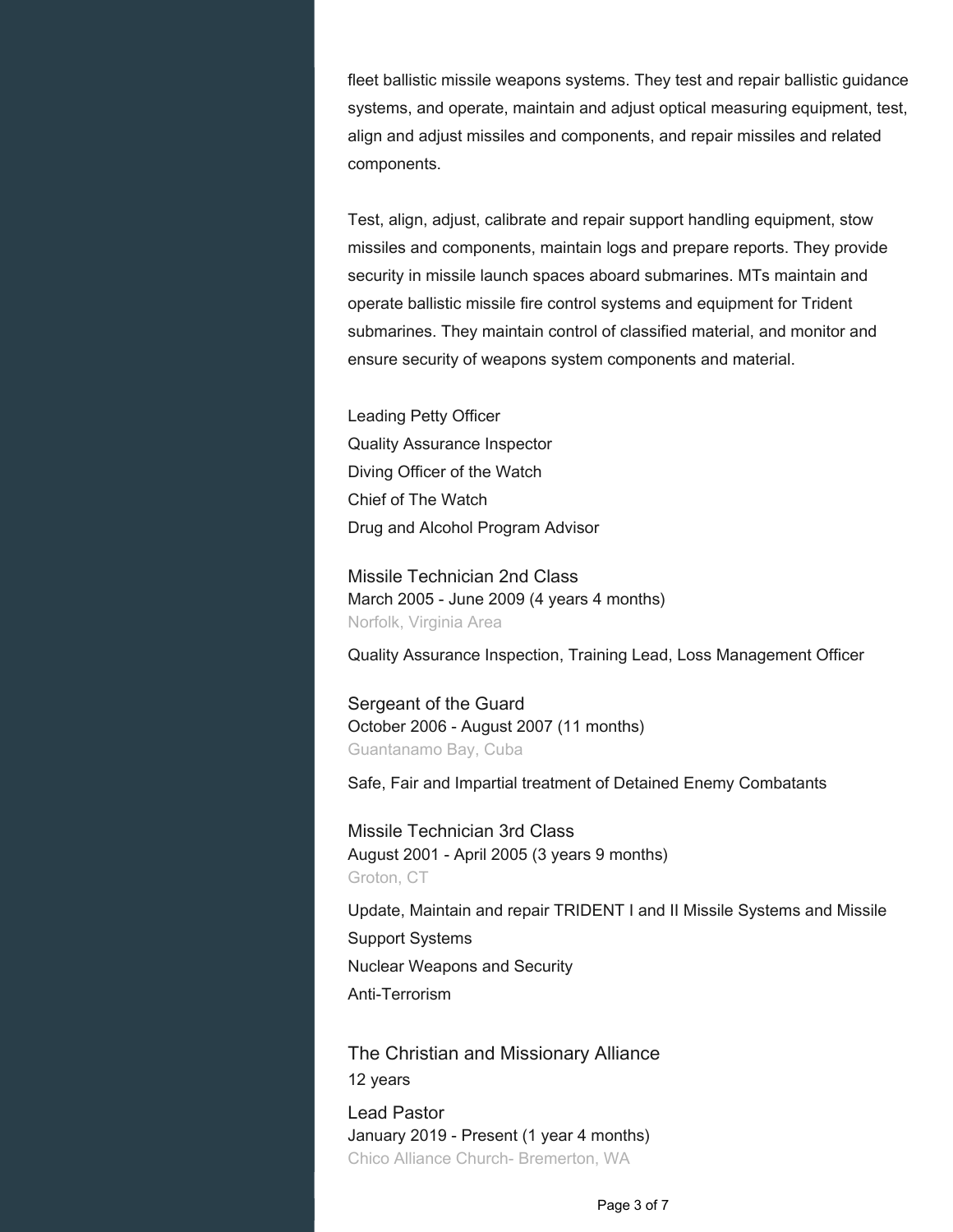Preaching and Teaching: The primary preacher for worship services, also will provide leadership in planning and executing the Adult Education programs and other

programs in discipleship and ministry training, in coordination with other ordained and lay leaders.

Strategic Leadership and Planning: responsible for strategic planning and staff coordination in the execution of the church's purpose, define strategic goals and vision

as a key leader among staff and elders and implement the plan by: Coordinating/leading weekly staff meetings and other activities to clarify and execute goals and objectives.

Monitoring the spiritual pulse of the congregation through review and accountability.

Ensuring staffing, facilities and programs are effectively aligned to meet strategic goals.

Staff Supervision and Development: serves as director to ordained and lay staff and lay volunteers, and leads, evaluates, and mentors existing staff in their respective areas of ministry by:

Overseeing staff training and development. Hiring and dismissing staff and prioritizing staff additions. Providing leadership to the pastoral staff in the design and implementation of all church

ministries. Working with the Personnel Team to implement salary reviews and recommendations.

Maintaining efficient and effective lines of communication between the staff and elders. Serving as HR manager – oversee the negotiation of insurance and other benefits, conduct performance evaluations, and provide ongoing informal performance feedback.

Administration: oversees and executes the administration of the church through appropriate staff and lay leadership teams, and ensures the completion of ministry, business, facility, and logistical support functions through staff and lay volunteers.

Supervise the Office Manager and provide direction, as needed, for the effective functioning of

the front office support functions.

Associate Pastor August 2013 - December 2018 (5 years 5 months) Chico Alliance Church- Bremerton, WA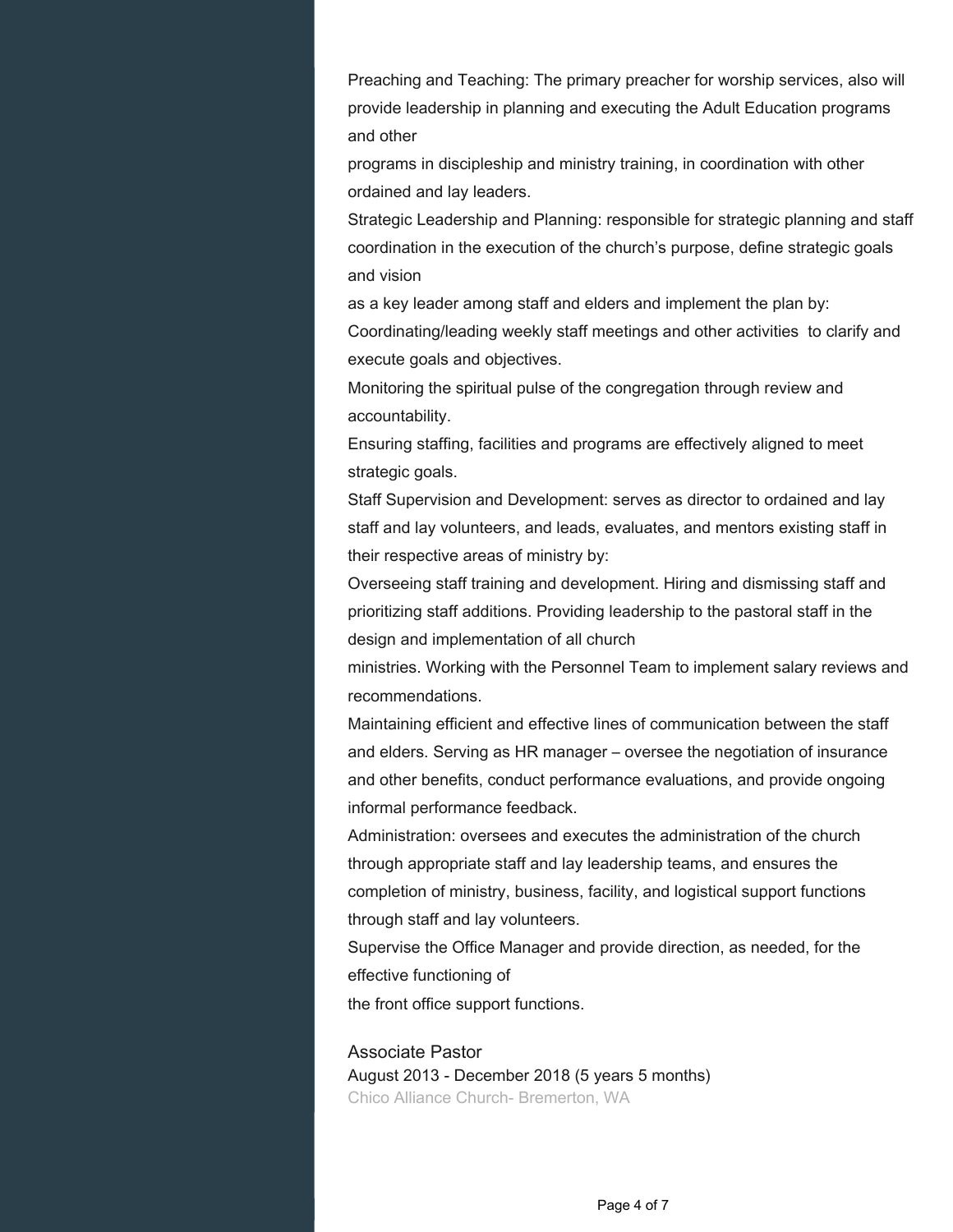Working in harmony with the Senior Pastor, have a firm grasp on the purpose, values and strategy of the church and align key leadership teams with its mission.

The Associate Pastor is the primary support person for the Senior Pastor and will work alongside clergy and lay ministers to carry out this mission. This includes assisting with service planning and design, periodic speaking, coordination of outside speakers, marketing and advertising, and missions leadership and coordination.

Supports the Senior Pastor in the overall vision casting and leadership of the church's teaching and weekend service planning, design and execution. Developing goals and objectives for the ministry area in line with the strategic plan.

Function as the manager of the annual sermon calendar, including maintaining a separate calendar used by the Teaching Team for long-range planning. Assist in the creation of videos and/or other creative elements for Sunday morning production (original video ideas, movie and television clips, drama possibilities, testimonials, bumper content, etc.).

Communicate with and handle all outside speakers, including securing manuscripts, coordinating travel arrangements, requesting honorarium payments, etc.

Function as second/back up speaker to the Senior Pastor with an "emergency sermon" always at the ready. Function as owner and champion of all external marketing activities maximizing attendance of special outreach focused events and key evangelistic sermon series.

Organize and lead the church's regional, national and international mission efforts including annual mission trips.

#### Fire Chaplain

March 2013 - 2018 (5 years) Kitsap County Washington

Conducts chaplaincy program activities. Attends District functions and activities Station visitation to develop and maintain relationships with personnel Hospital and home visitation of sick or injured employees and members of their families. Follow-up with those impacted by incidents—referring them to appropriate resources for care and assistance. Provides an employee assistance program by referring employees to appropriate resources for assistance. Organizes and serves on the Critical Incident Stress Debriefing Team. Follows District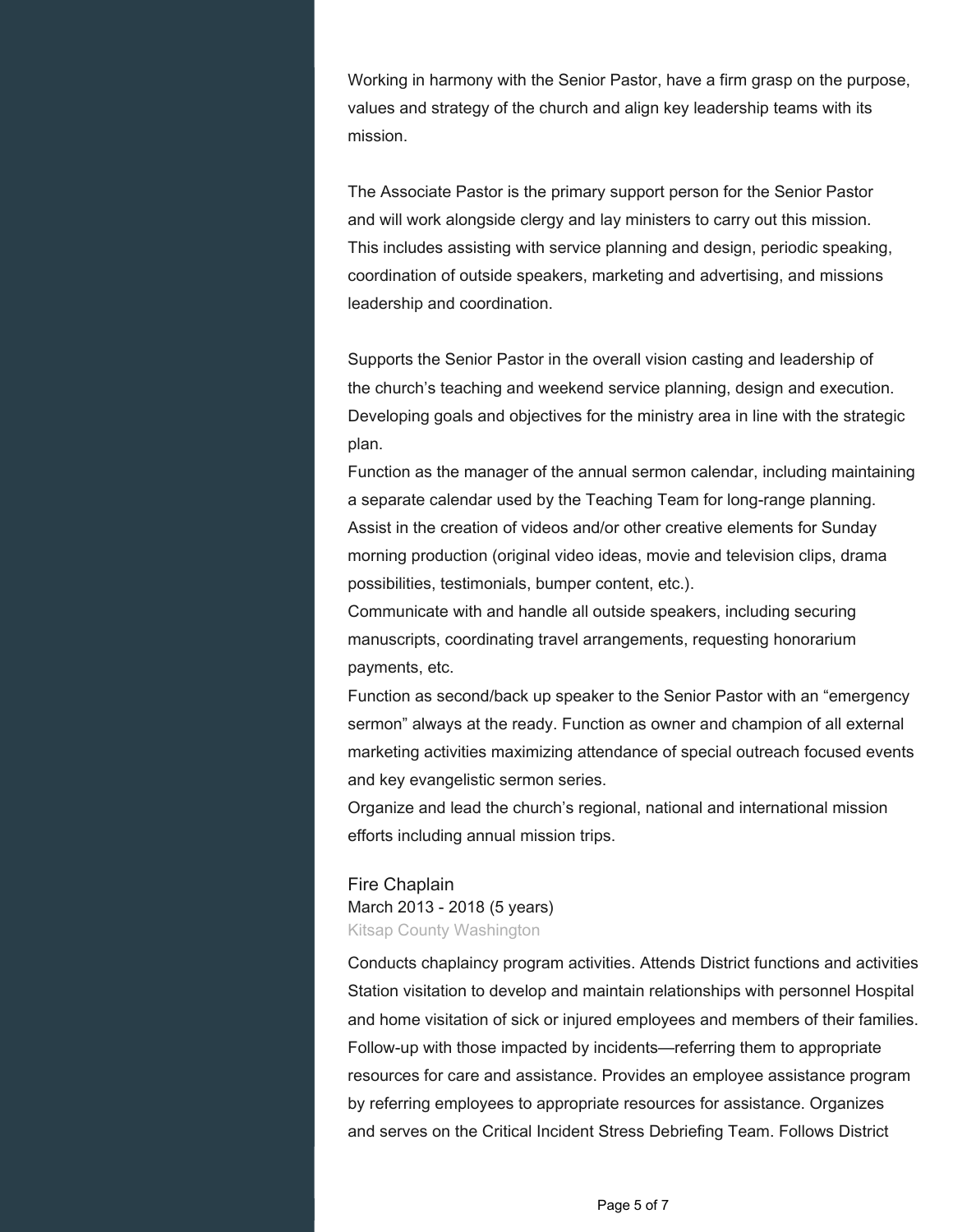ordinances and policies, particularly involving privacy. Follows applicable state and federal regulations and statutes, particularly involving privacy. Proposes general procedures, standards, and goals for chaplaincy program activities. Prepares annual budget requests to the Fire Chief for chaplaincy program activities

Evaluates needs and makes recommendations for the purchase of chaplaincy program materials and equipment. Responds to incidents and operates within the National Incident Management System

Continuously improves operations; streamline work processes; and work cooperatively and jointly to provide quality seamless customer service. Ministerial practices in a non-denominational setting, Critical Incident Stress Debriefing practices. Resources for assistance referrals, National Incident Management System awareness and operational practices. Basic first responder emergency medical response concepts

Team Chaplain June 2012 - August 2016 (4 years 3 months) Kitsap Bluejackets Baseball Club Silverdale, WA

Meeting physical and Spiritual needs of the athletes hired into the organization

Director of Counseling Services May 2008 - July 2012 (4 years 3 months)

Oversee Christian Counseling Services for over 50 clients. Licensed Marriage and Family Therapist Associate

Private Practice Licensed Marriage And Family Therapist Associate February 2011 - Present (9 years 3 months) Silverdale, WA

Provided one-on-one counseling to couples in troubled marriages. Analysis and data interpretation of clients using a wide range of Psychological Tests and Batteries. Experience with clients in forensic psychology, Cognitive Therapy, ACT Therapy. Assessments for Drug and Alcohol addiction and treatment. Assist clients in recognizing their own behavior patterns. Proven ability to reduce maladaptive behavioral choice. 8 years experience in report writing between law enforcement and judicial entities.

**VitalChurch** Performance Improvement Consultant January 2019 - Present (1 year 4 months)